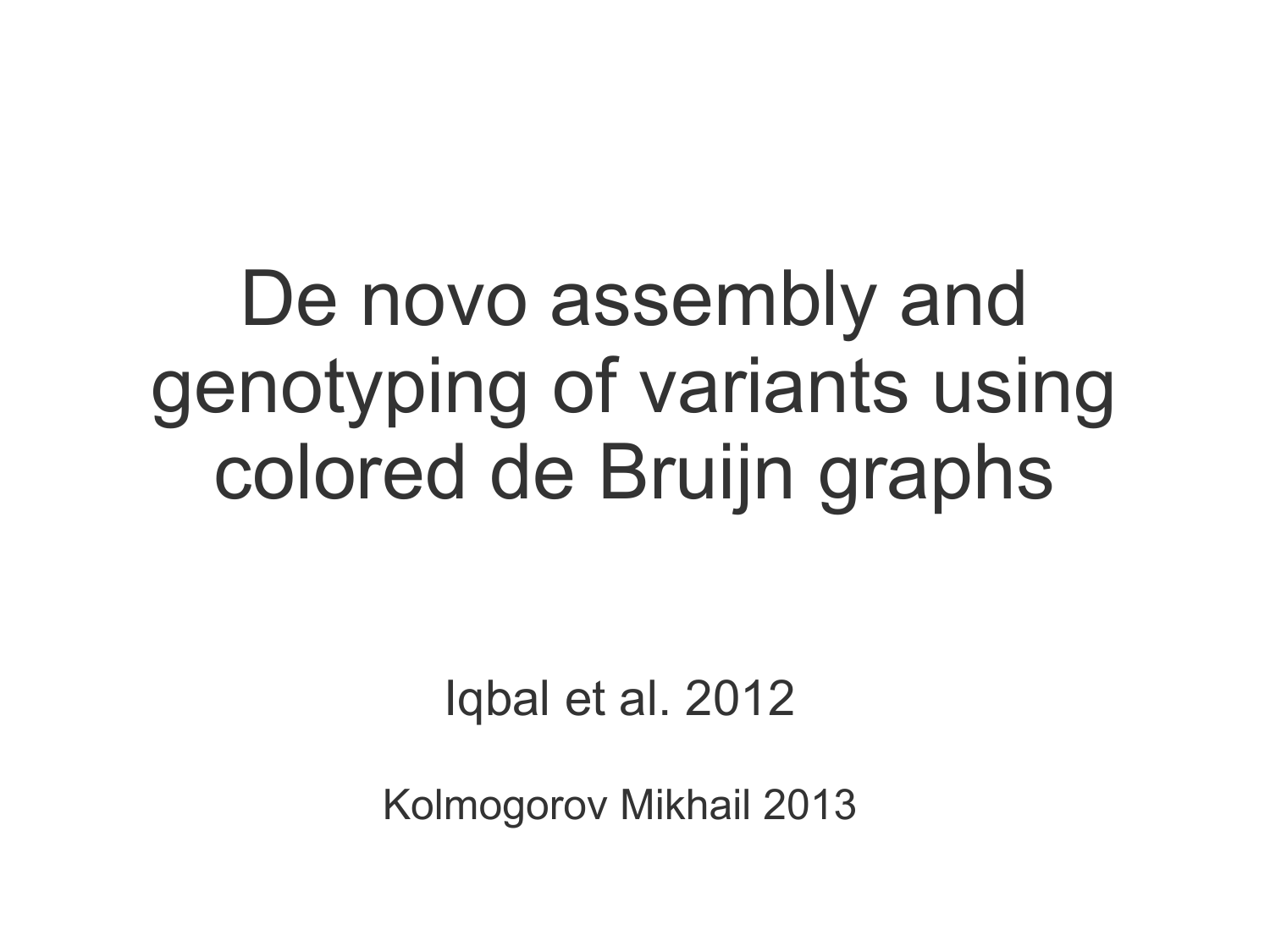### **Challenges**

• Detecting genetic variants that are highly divergent from a reference

• Detecting genetic variants between samples when there is no available reference sequence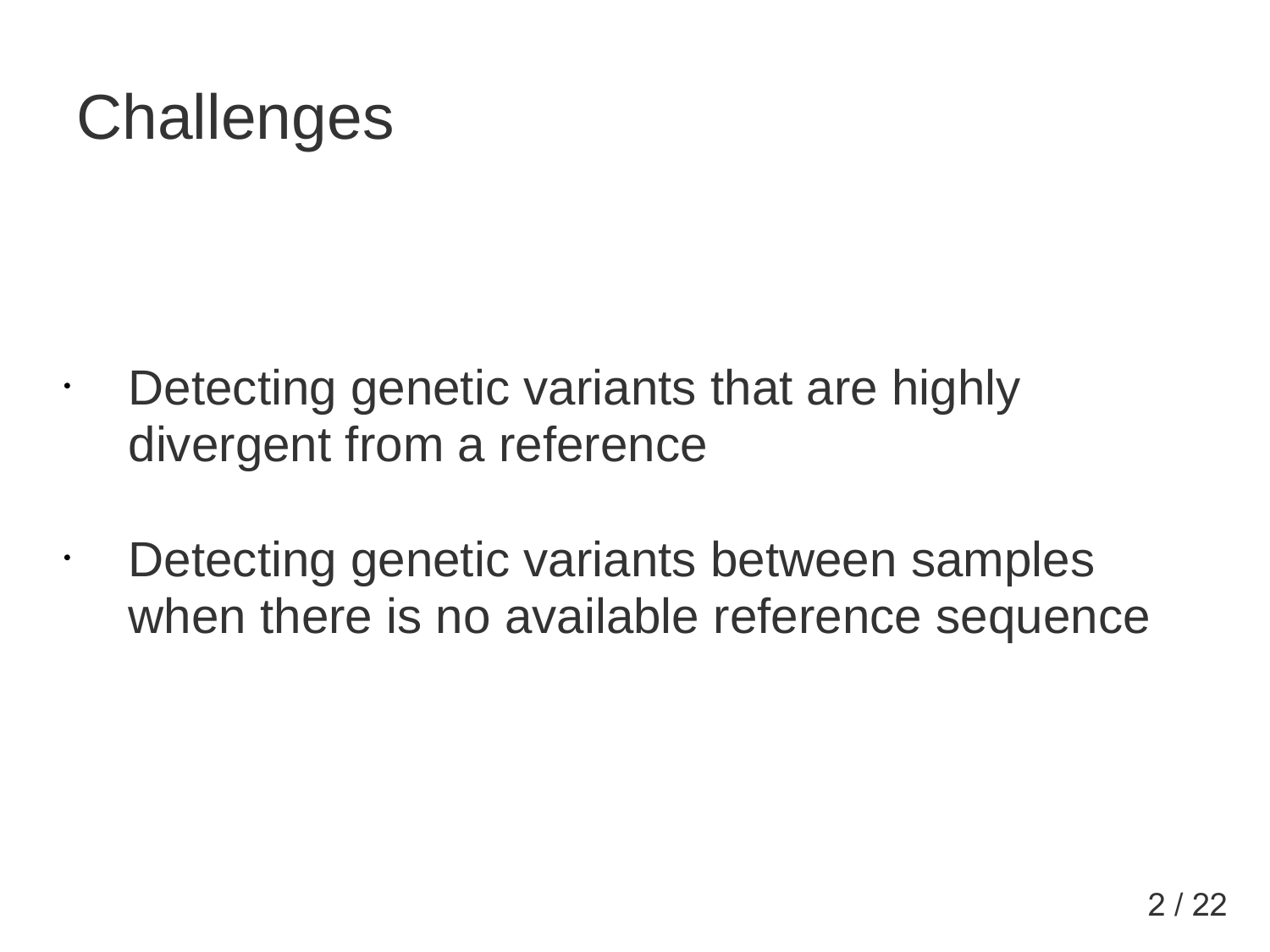#### Mapping-based approaches limitations

- Sample may contain sequence absent or divergent from the reference
- Reference sequences, particularly of higher eukaryotes are incomplete, notably in telomeric and pericentromeric regions
- Some samples may have no available reference sequence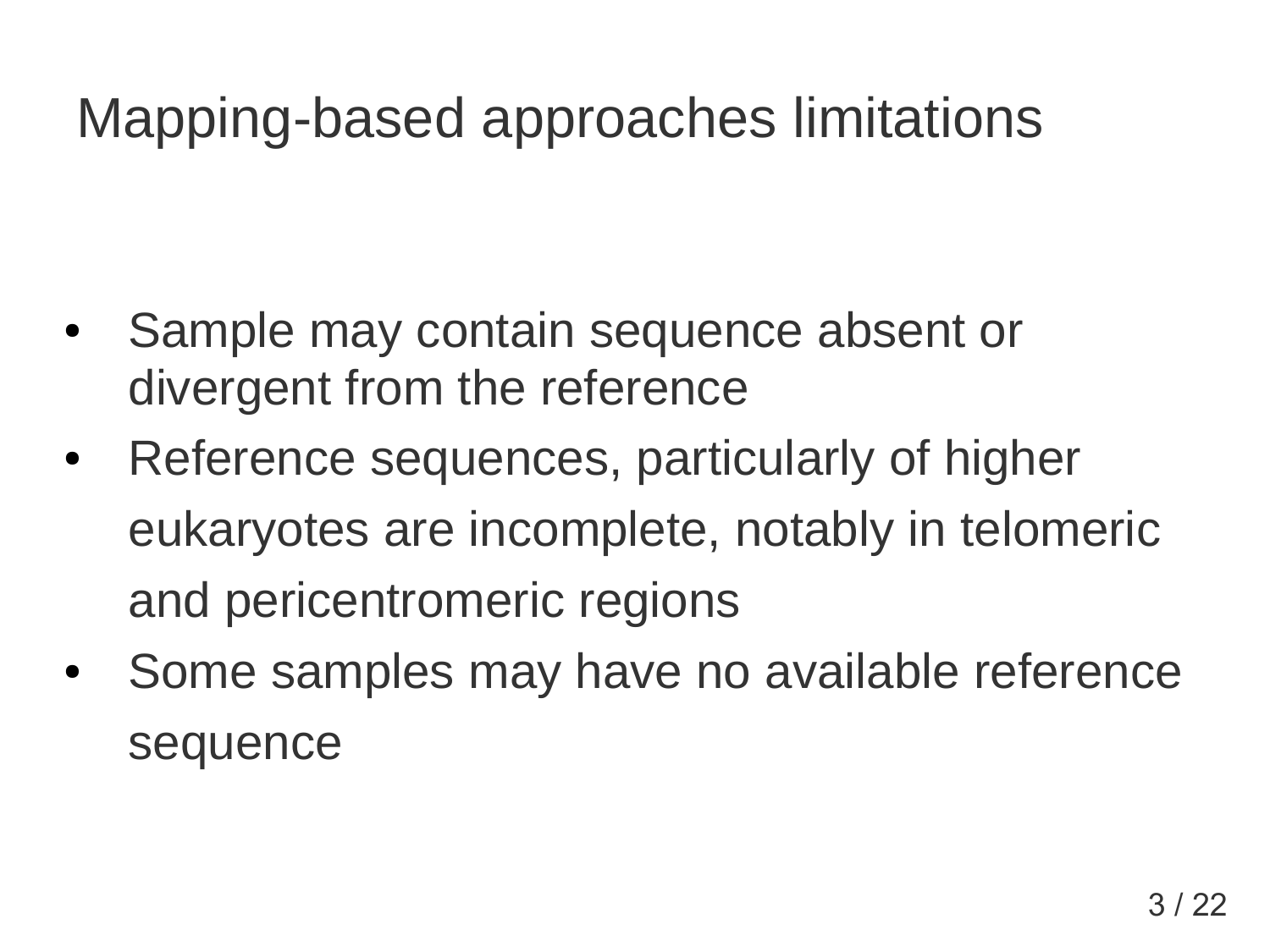### Cortex!

- De novo assmebler capable of assembling multiple eukaryote genomes simultaneously
- Focus on detecting and characterising genetic variation
- Alignment free
- Accuracy of variant calling may be improved by adding reference sequence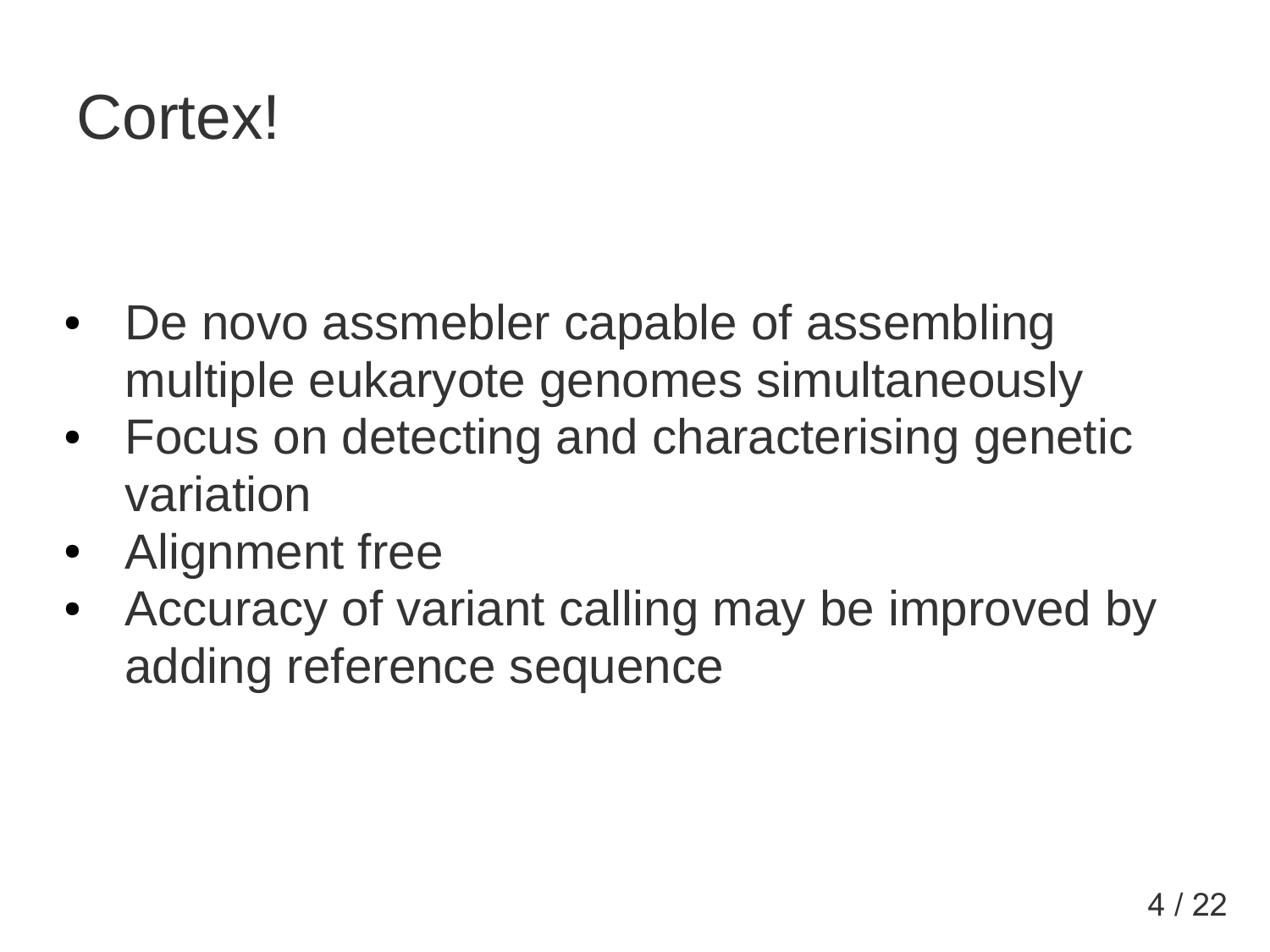## Colored graph

- De Brujin graph with colored nodes and edges
- Different colors may reflect HTS data from multiple samples, experiments, reference sequences, known variant sequences

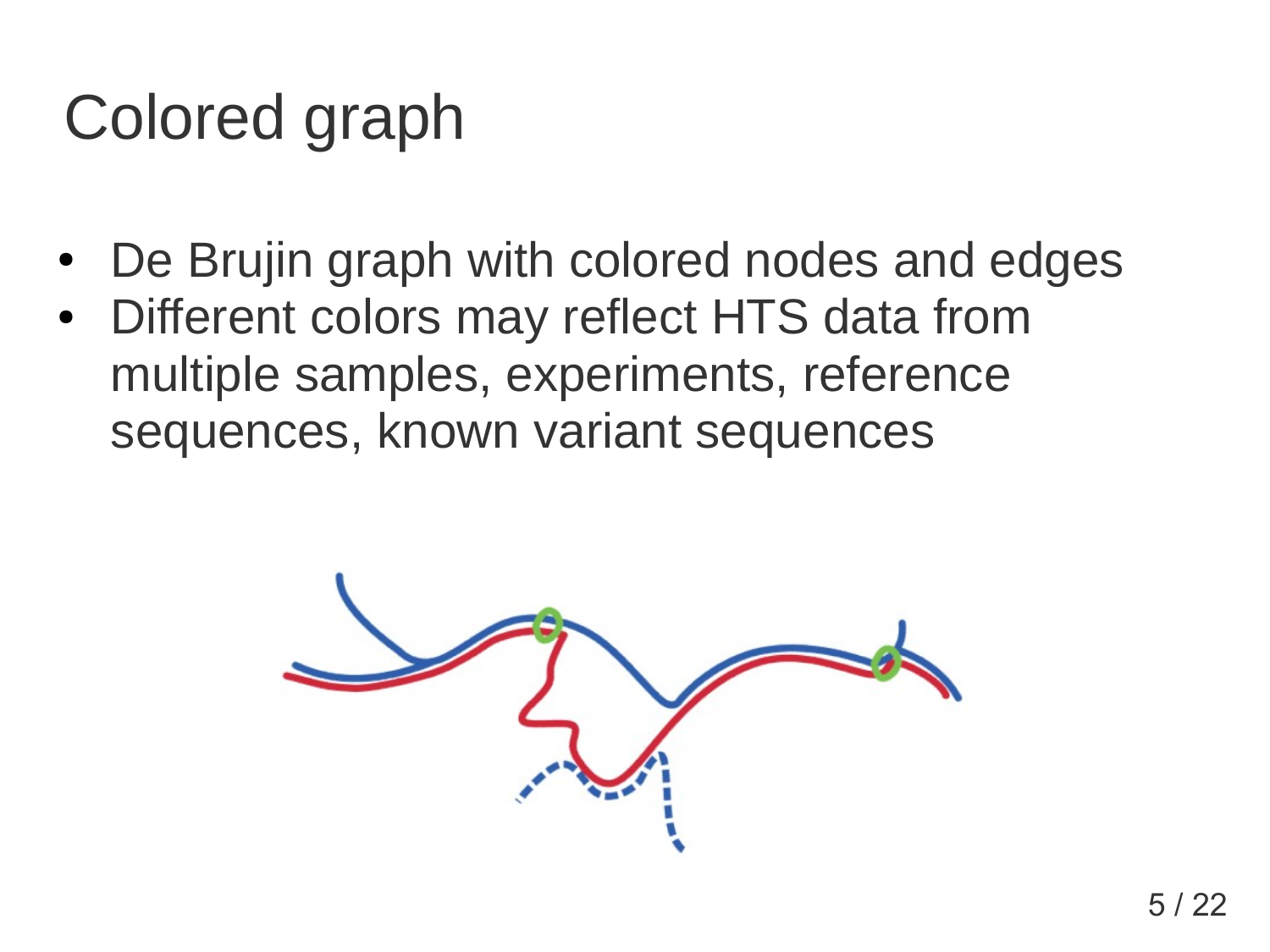# Variant calling aproaches

- ●Bubble calling
- •Path divergence
- Multiple-sample analysis
- •Genotyping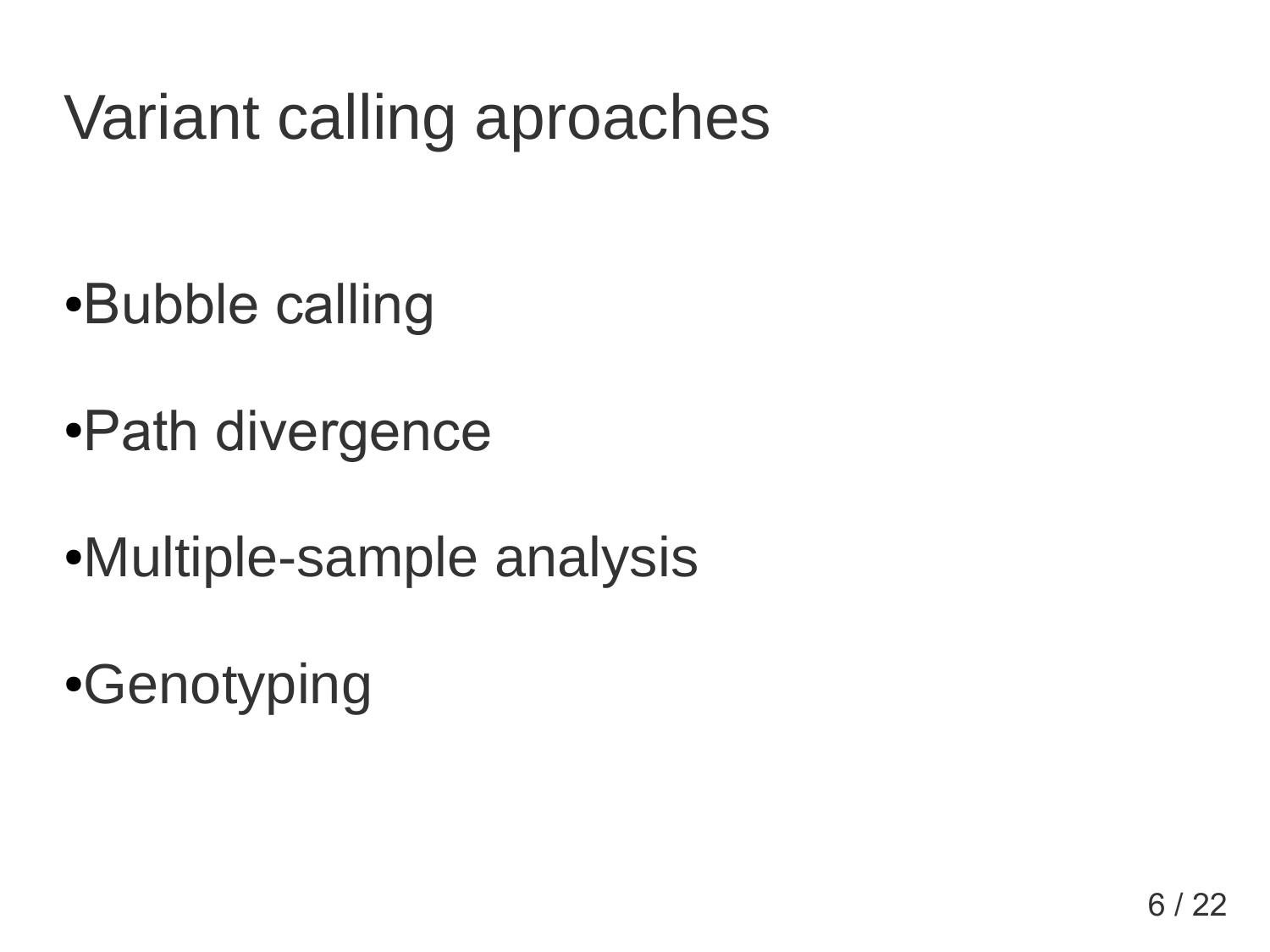# First approach: Bubble calling

- Bubbles can be induced by variants, repeats or sequencing errors
- Variants can be separated from repeats by including reference sequence
- When multiple samples available, it's possible to estimate likelihood of bubble type

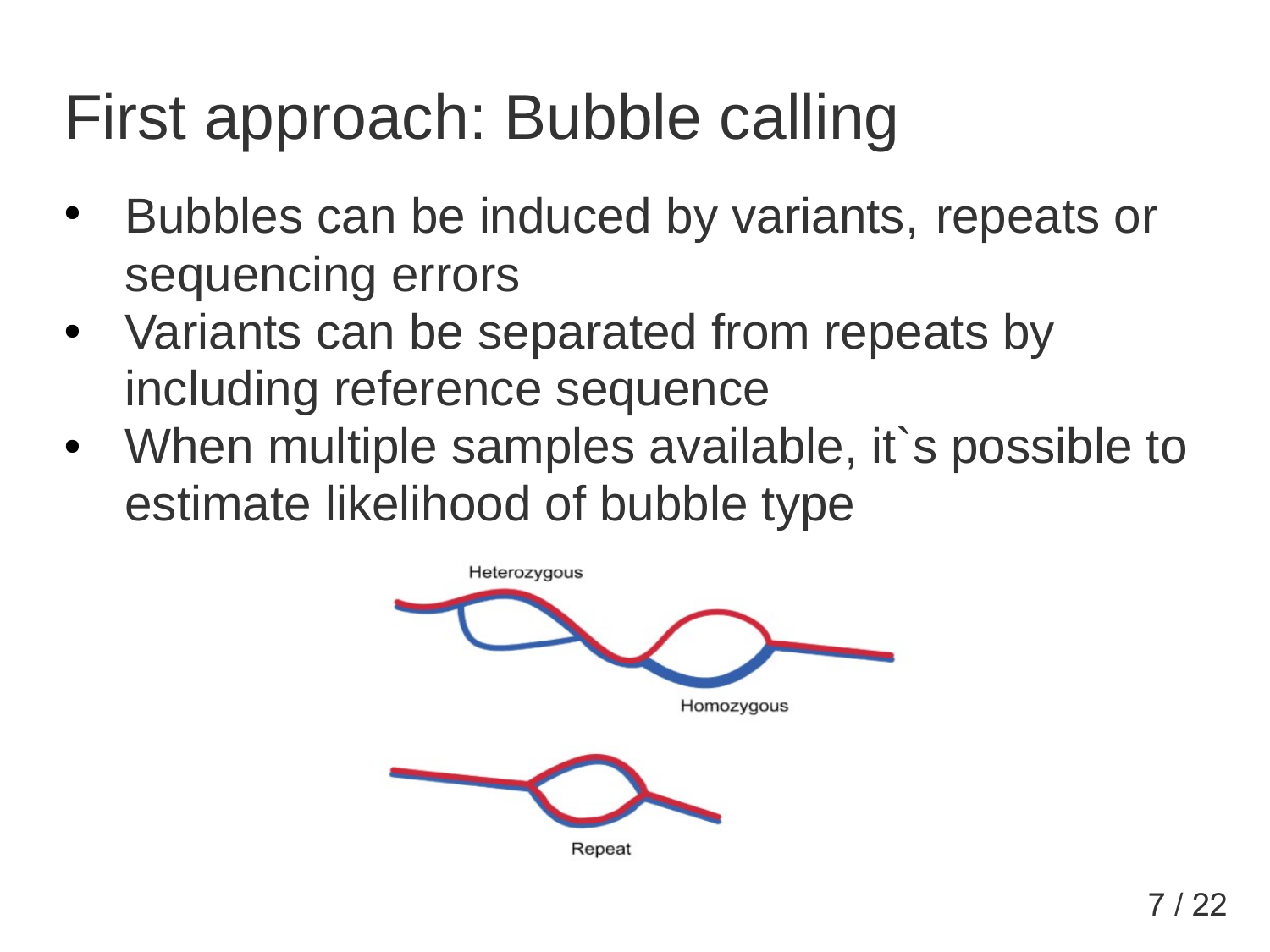### BC implementation

```
get_super_node(n, G):
```
 *path1* = traverse forward, until reach node with in/out degree != 1 *path2* = traverse forward, until reach node with in/out degree != 1 return union(*path1*, *path2*)

```
bubble_caller(G):
for each node n in G:
 if outdegree(n) == 2 and not visited(n):
    mark_as_visited(n)
    (<n1,e1>,<n2,e2>) = get_outedges(n, G)
   path1 = get super node(n1, G)
    path2 = get_super_node(n2, G)
    mark_as_visited(path1[0] .. path1[-1])
    mark_as_visited(path2[0] .. path2[-1])
    if path1[-1] == path2[-1] and 
               orientation(path1[-1] == orientation(path2[-1]):
     bubble found = true
```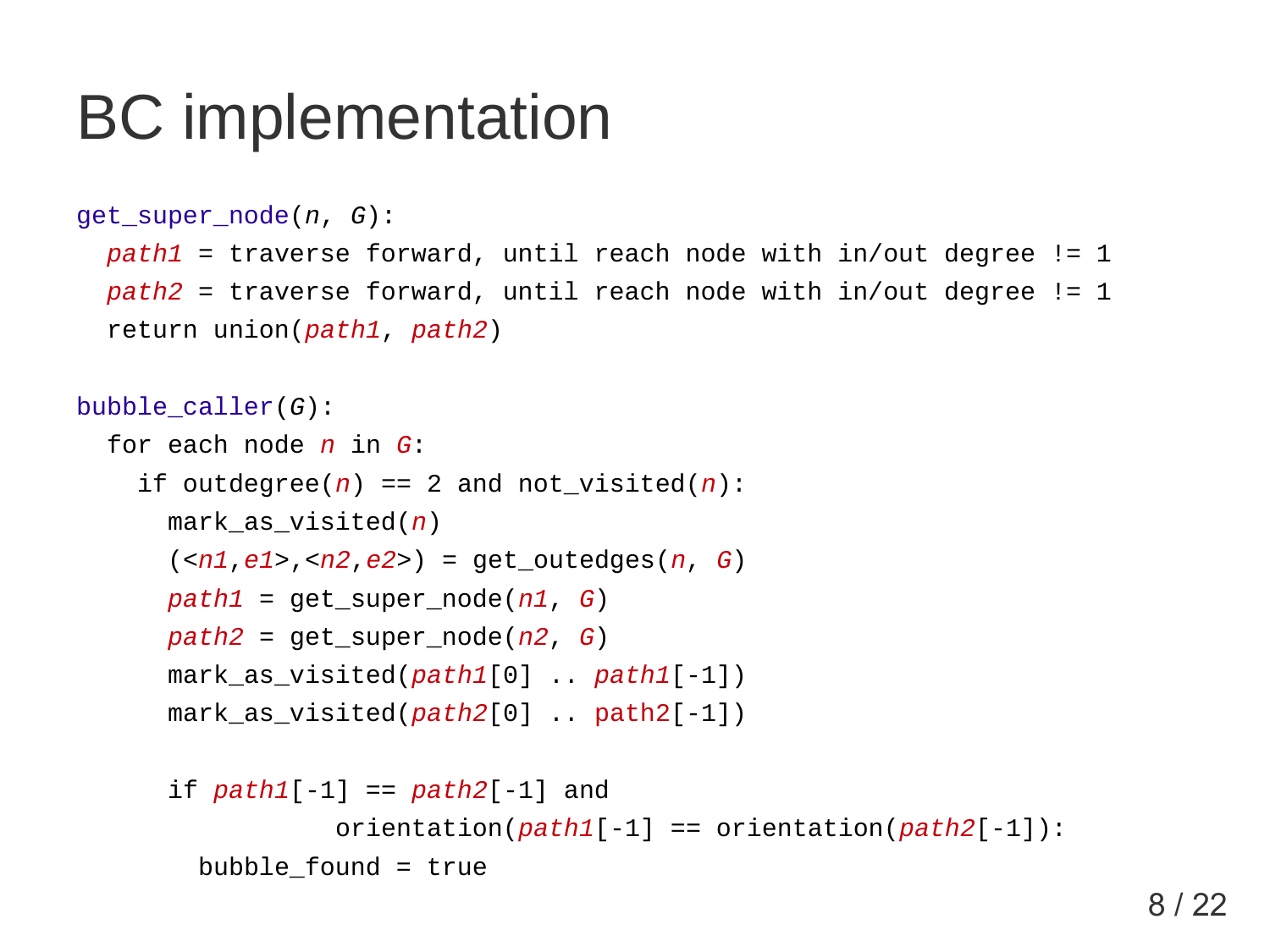#### Second approach: Path divergence

- Complex variants are unlikely to generate clean bubbles
- In some cases (particularly deletions), path complexity is restricted to reference allele
- Such cases may be identified by following reference sequence and track places, where it diverges from sample graph

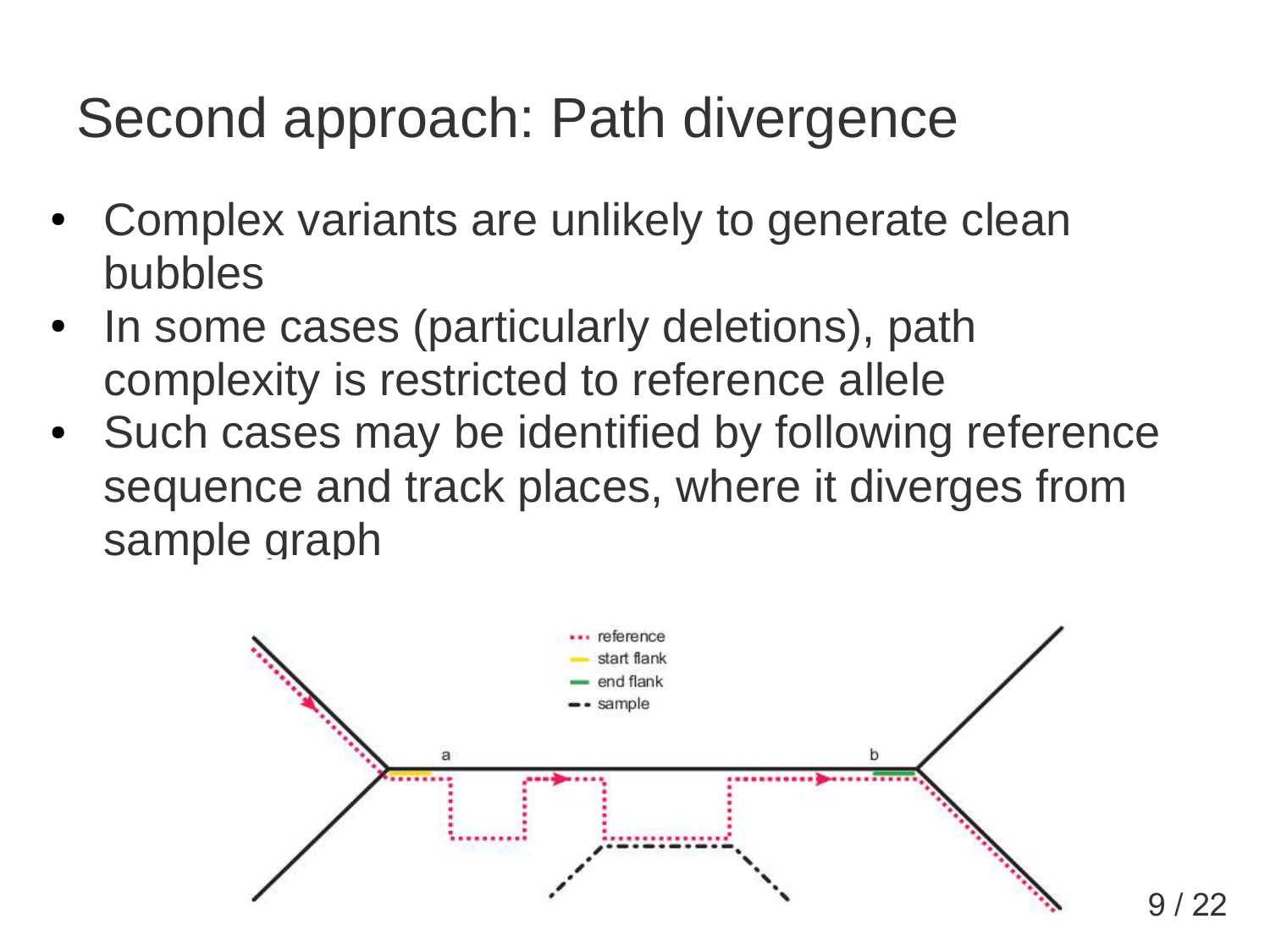### PD implementation

```
path_devergence(L, M, ref):
for i in [0 .. len(ref)]:
  s = get_supernode_in_sample_color(n) #may be null
  b = get_first_position_differ(ref,s)
 if s != null and b > 0 and
          s[b-L-1+j] == n[i+j] for j = [0 ... L-1]:
   for j = [i+L+1 i+M]:
      if s[len(s) – L+k] == ref[j+k] for k = [0 .. L-1]:
       variant found = true
        break
```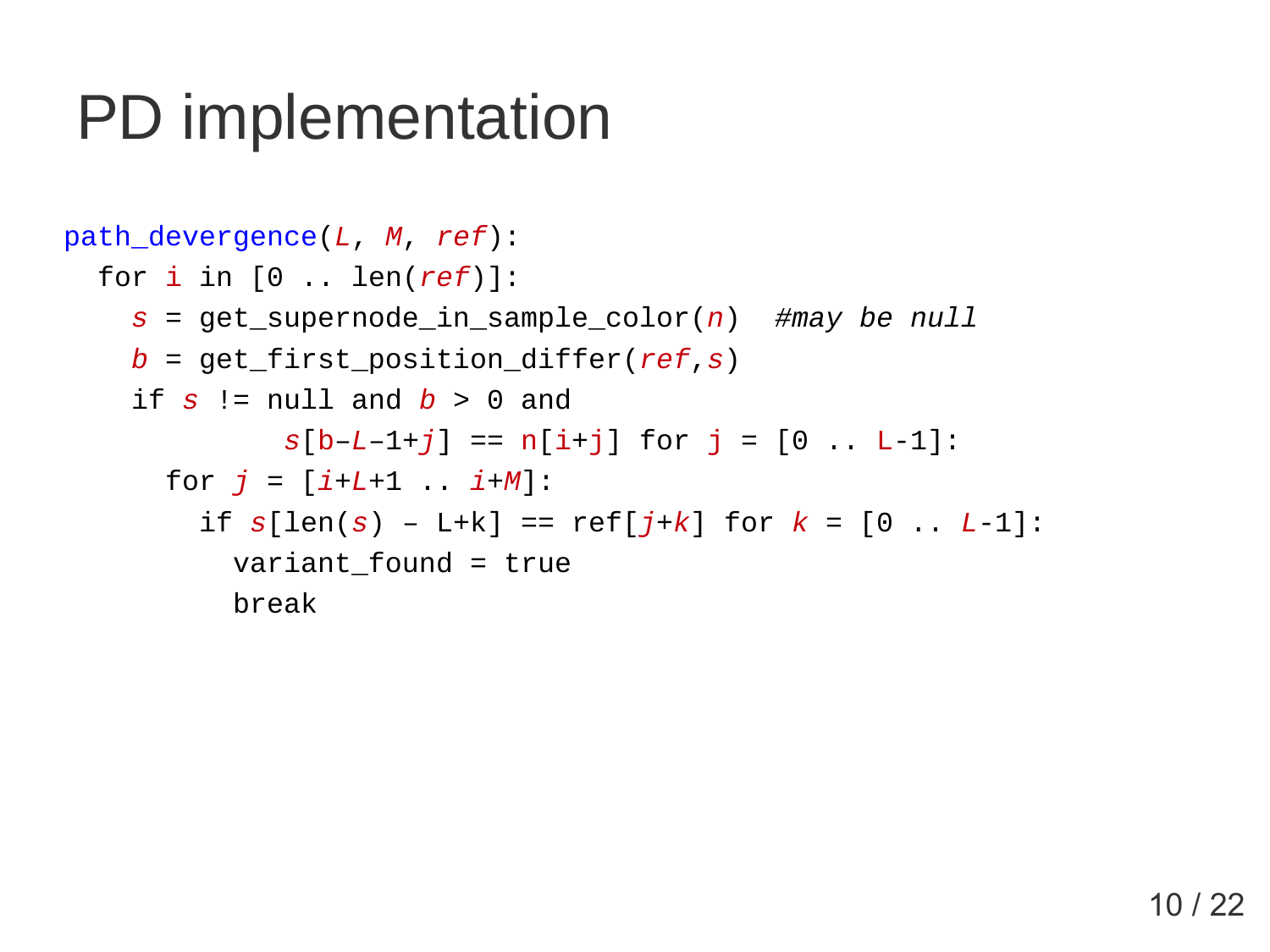#### Third approach: Multiple-sample analysis

•The joint analysis of HTS data from multiple samples can improve the accuracy and false discovery rate of variant detection substantially

- ●Maintaining separate colors for each sample gives an additional information about whether a bubble is likely to be induced by repeats or errors
- •Approach can be used when there is no suitable reference Repeat

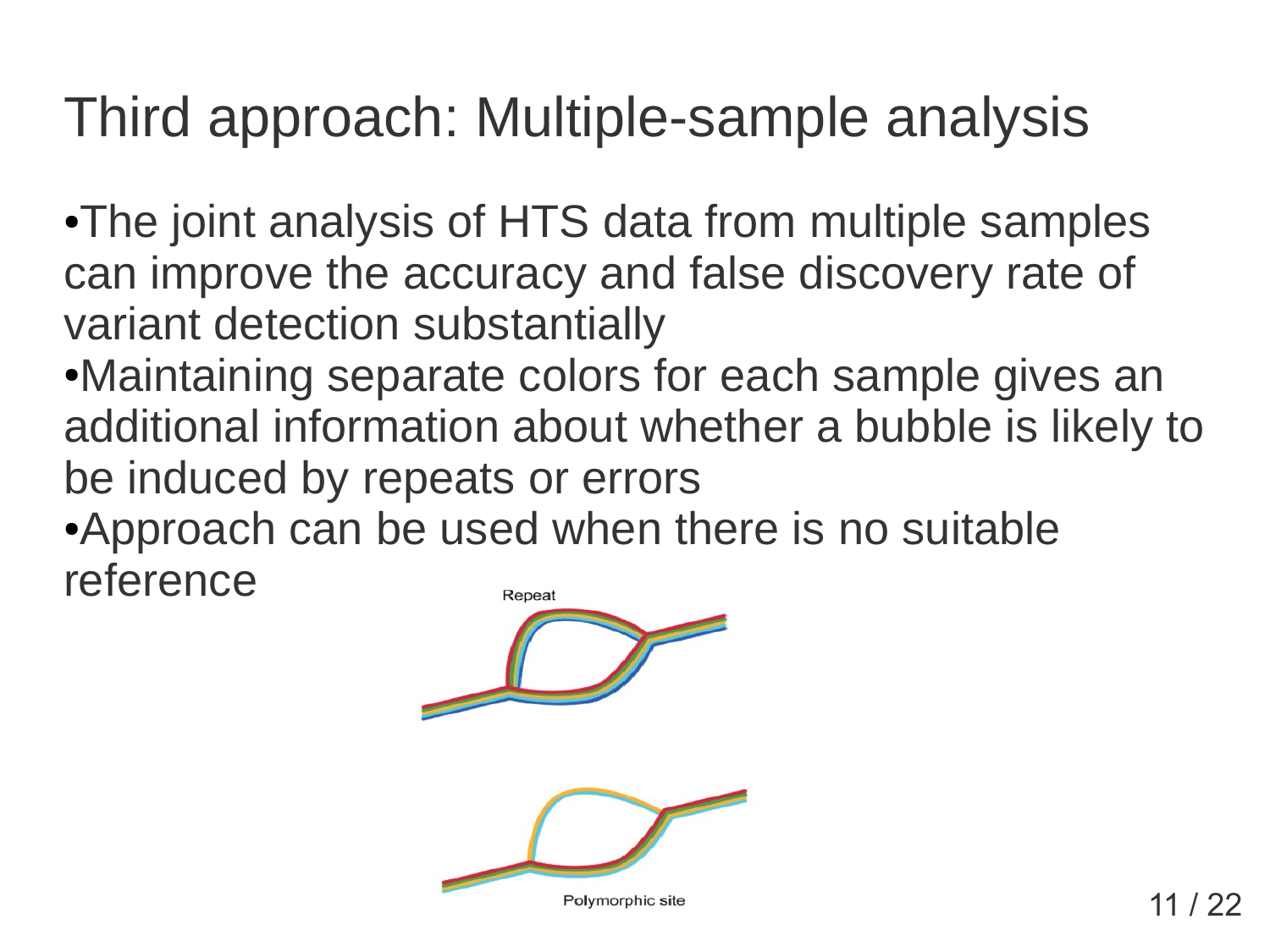#### Classification of graph structures

- Given colored de Brujin graph, with each color representing single diploid individual from single population
- Need to classify pair of paths (for example, bubble branches) as either alleles of variant, repeats or errors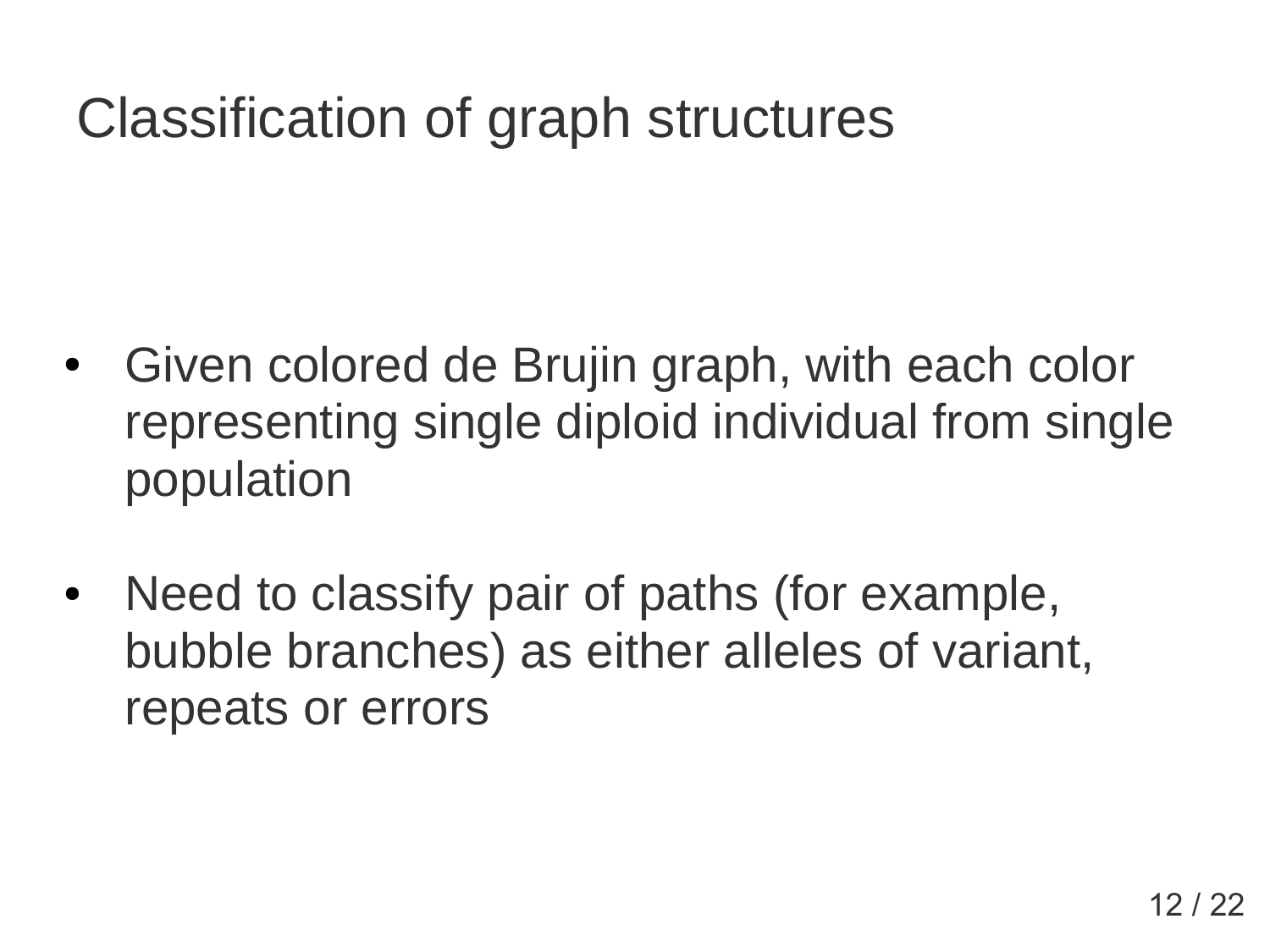## Information sources

- Total coverage of two sides
- Average allele-balance (the distribution of coverages between the two branches)
- Variance of allele-balance across samples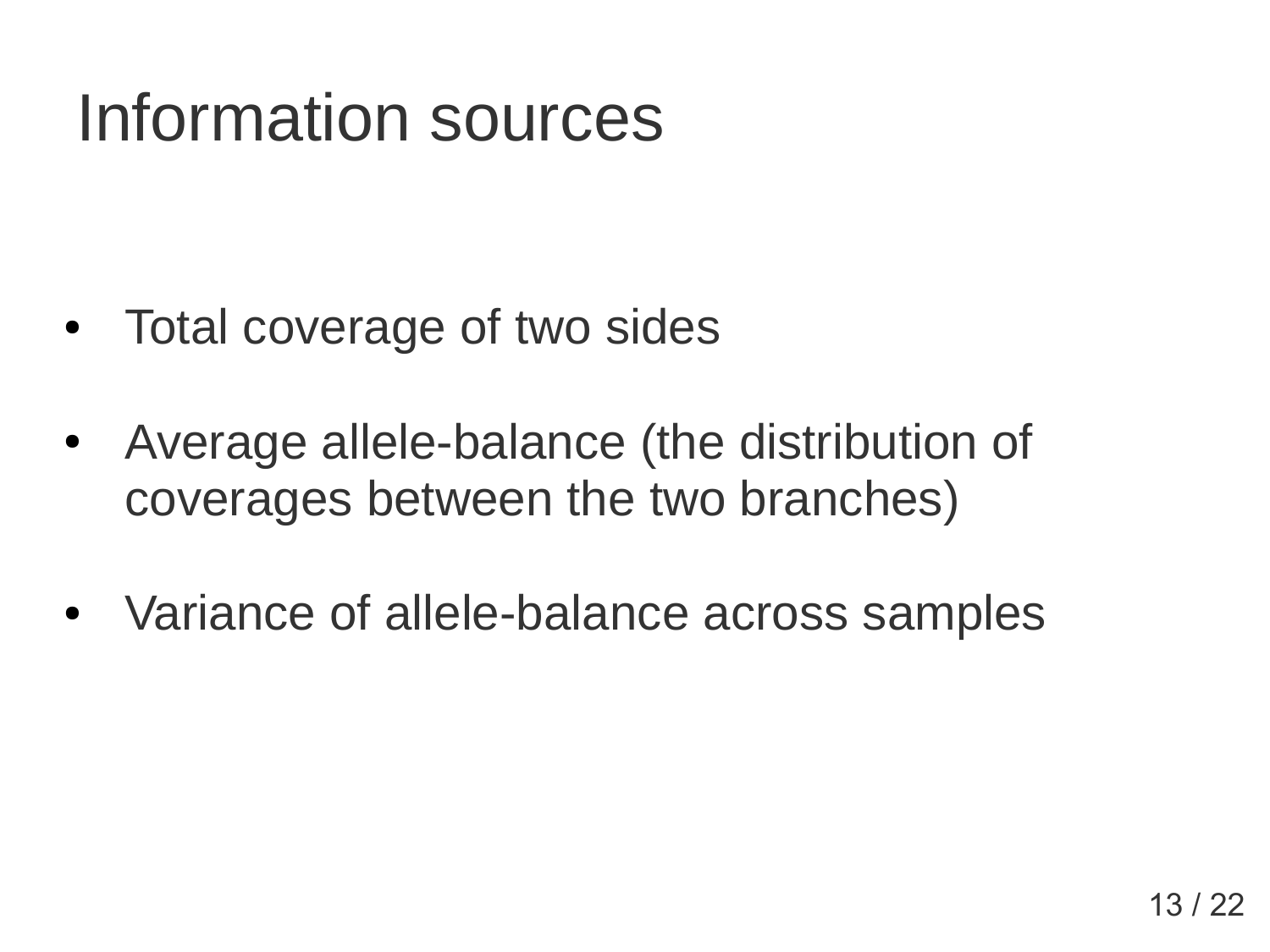### Structure differences

•**Repeat**: normal coverage, intermediate balance, no variance between samples.

●**Variance:** normal coverage, but each individual has a 0, 1 or 2 copy of allele 1 (and 2, 1 or 0 of allele 2).

**• Error:** low coverage on error branch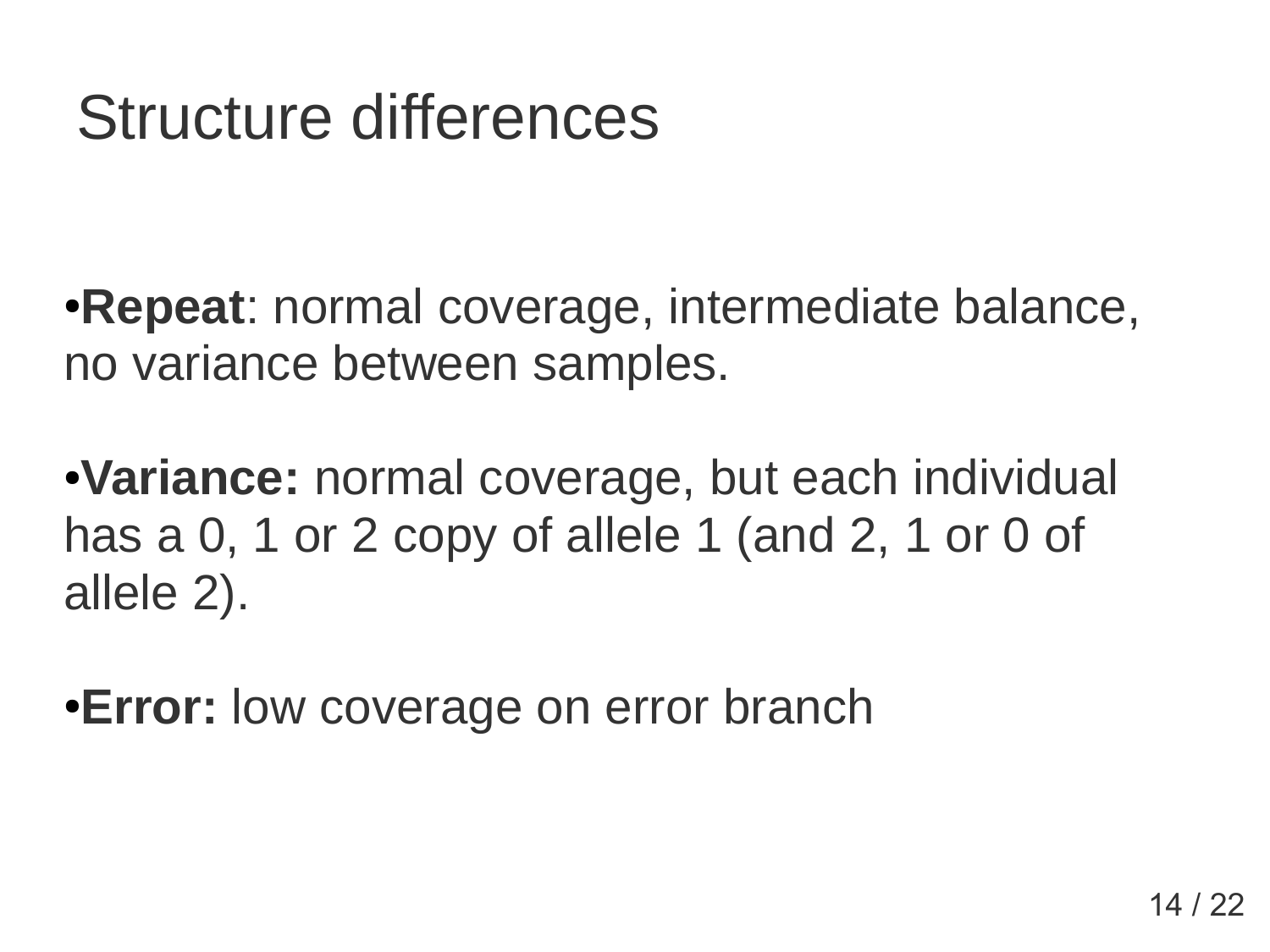### Models

• Coverage modelles as over-dispersed Poisson distribution

●Variant: Binominal distribution for allele-balance

• Repeat / Error: Beta distribution for allele-balance

• A site is classified as Variant / Repeat / Error if the loglikelihood of the data under that model is at least 10 greater than the other models (log 10 Bayess Factor at least 10)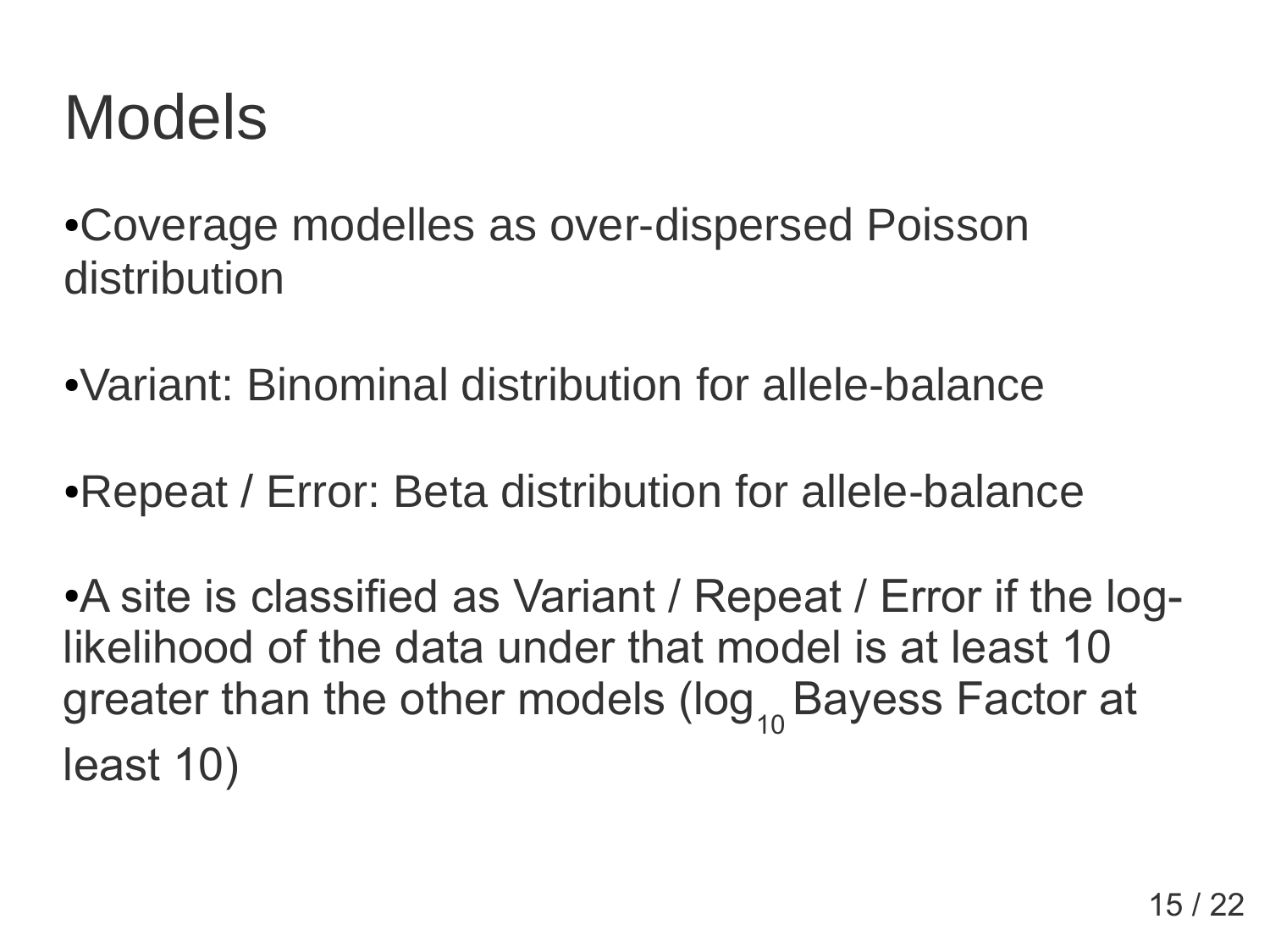# Fourth approach: Genotyping

• Colored de Bruijn graphs can be used to genotype samples at known loci even when coverage is insufficient to enable variant assembly

• Graph is constructed of the reference sequence, known allelic variants and data from the sample

•The likelihood of possible genotype is calculated accounting for the graph structure

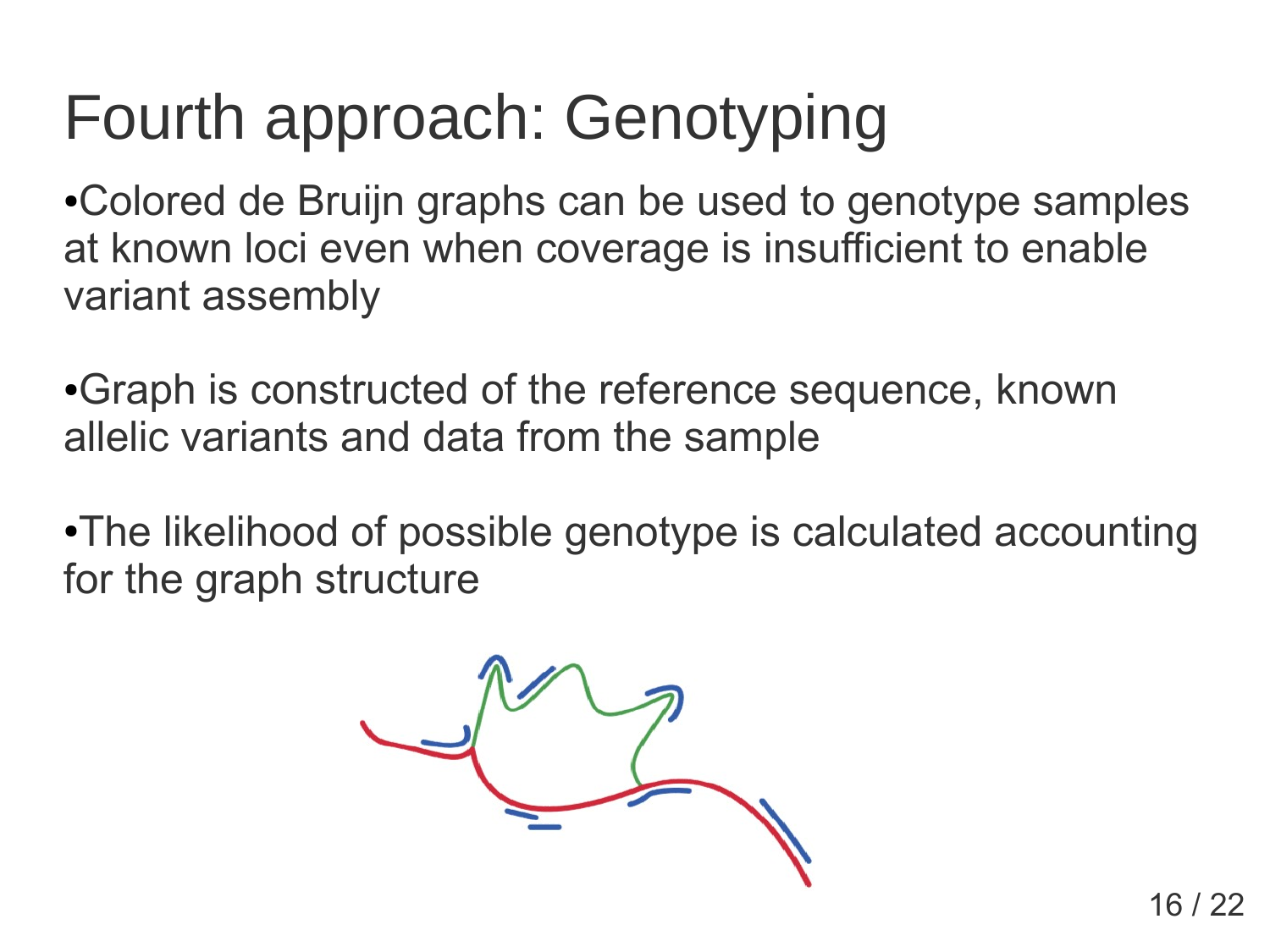# Genotyping algorithm

•We have a graph with one color for each known allele, one color for reference genome (with site in question named X) and one color for sample

•For any pair of alleles *y 1 , γ 2* we define a likelihood function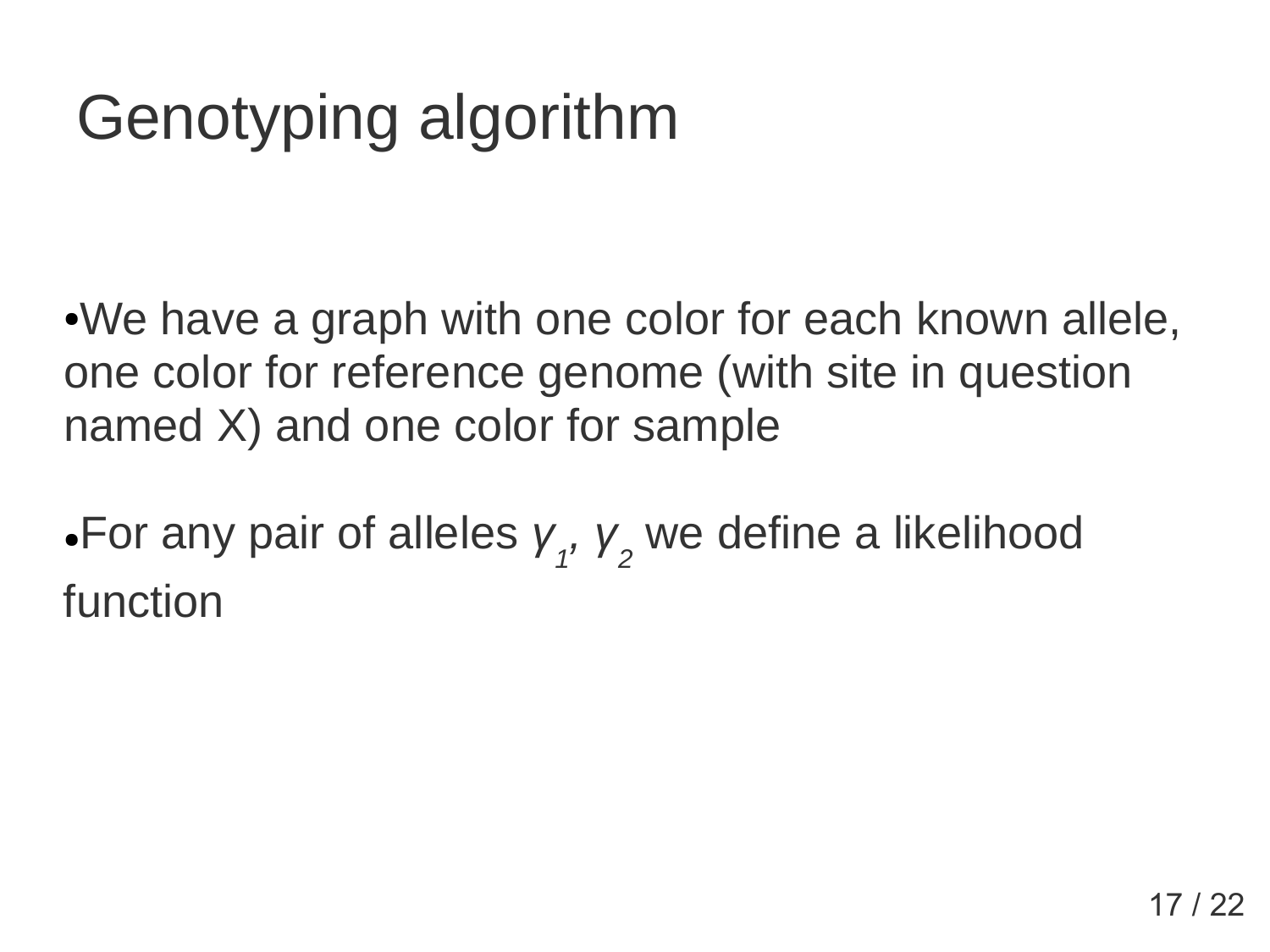# Likelihood function

●Ignore all segments of alleles, which are present in reference minus X

Decompose both alleles into sections, that are shared (s<sub>i</sub>) and uniqe (*u*<sub>i</sub>) and count nuber of reads in each

• Count number of nodes n in both sample graph and joint graph of all known alleles except  $\boldsymbol{\mathsf{y}}_{_{1}}$  and  $\boldsymbol{\mathsf{y}}_{_{2}}$  — these are sequencing errors

 $\bullet$  For each section of length li probability of  $r_{\scriptscriptstyle\!f}$  reads arriwing within the section is given by a Poisson distribution with rate  $\theta_i = \lambda l_i$  on shared segments and *θ i / 2* on unique

$$
P(\text{genotype} = \gamma_1 \cup \gamma_2 \mid \text{data}) = \prod_{s_i} \vartheta^{r_i} \frac{e^{-\vartheta_i}}{r_i!} \prod_{u_i} \left(\frac{\vartheta_i}{2}\right)^{r_i} \frac{e^{-\vartheta_i/2}}{r_i!} S(n)
$$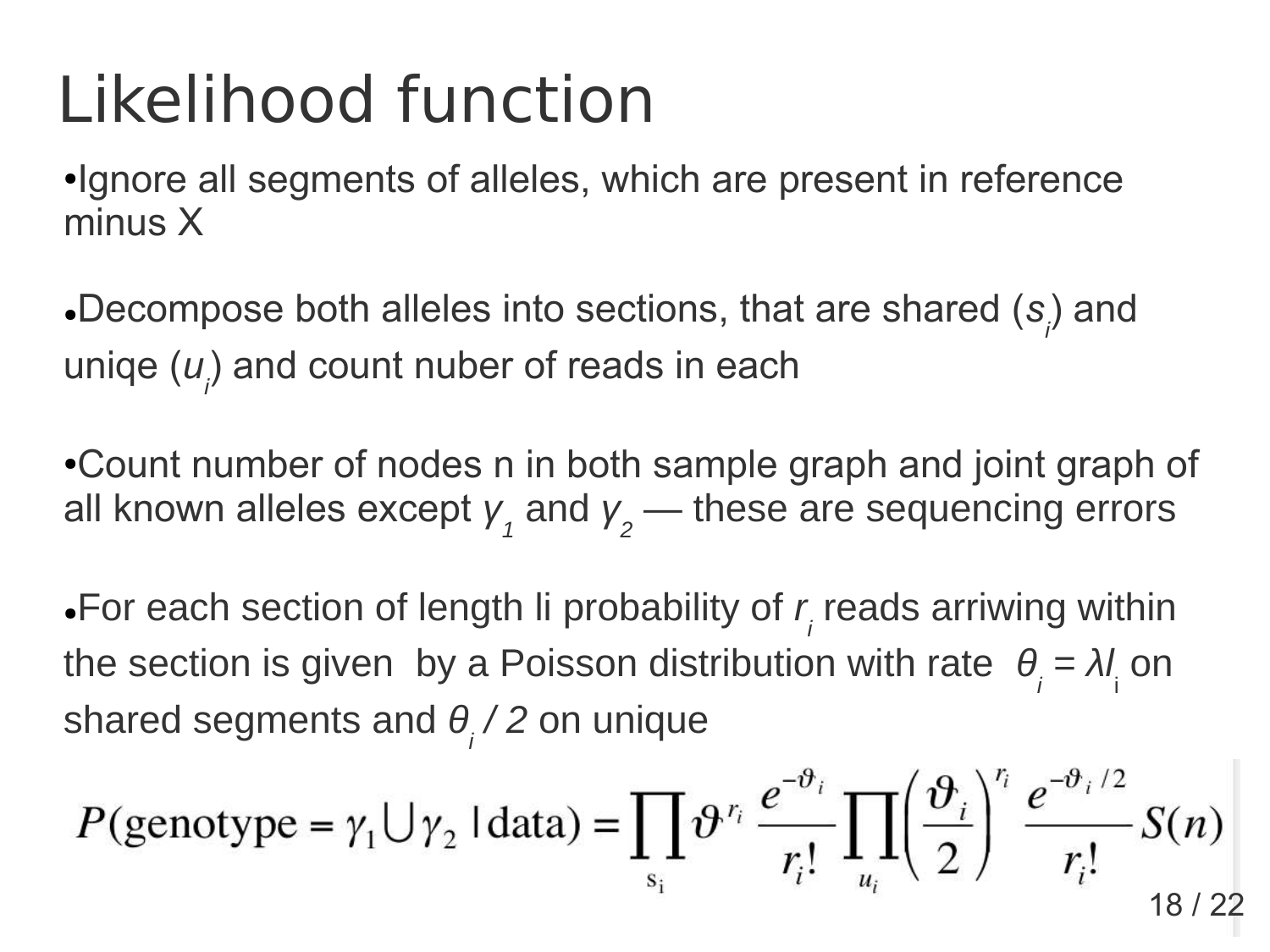# Colored graph implementation

- Graph encoded impicitly, within a hash table
- Kmers and their reverse complements are stored in a same node
- Hash table value is array of integers, representing coverage for each color
- For each kmer, one binary flag is used for each nucleotide to track, if corresponding edge is present
- Memory usage per node:  $8(k / 32) + 5c + 1$  bytes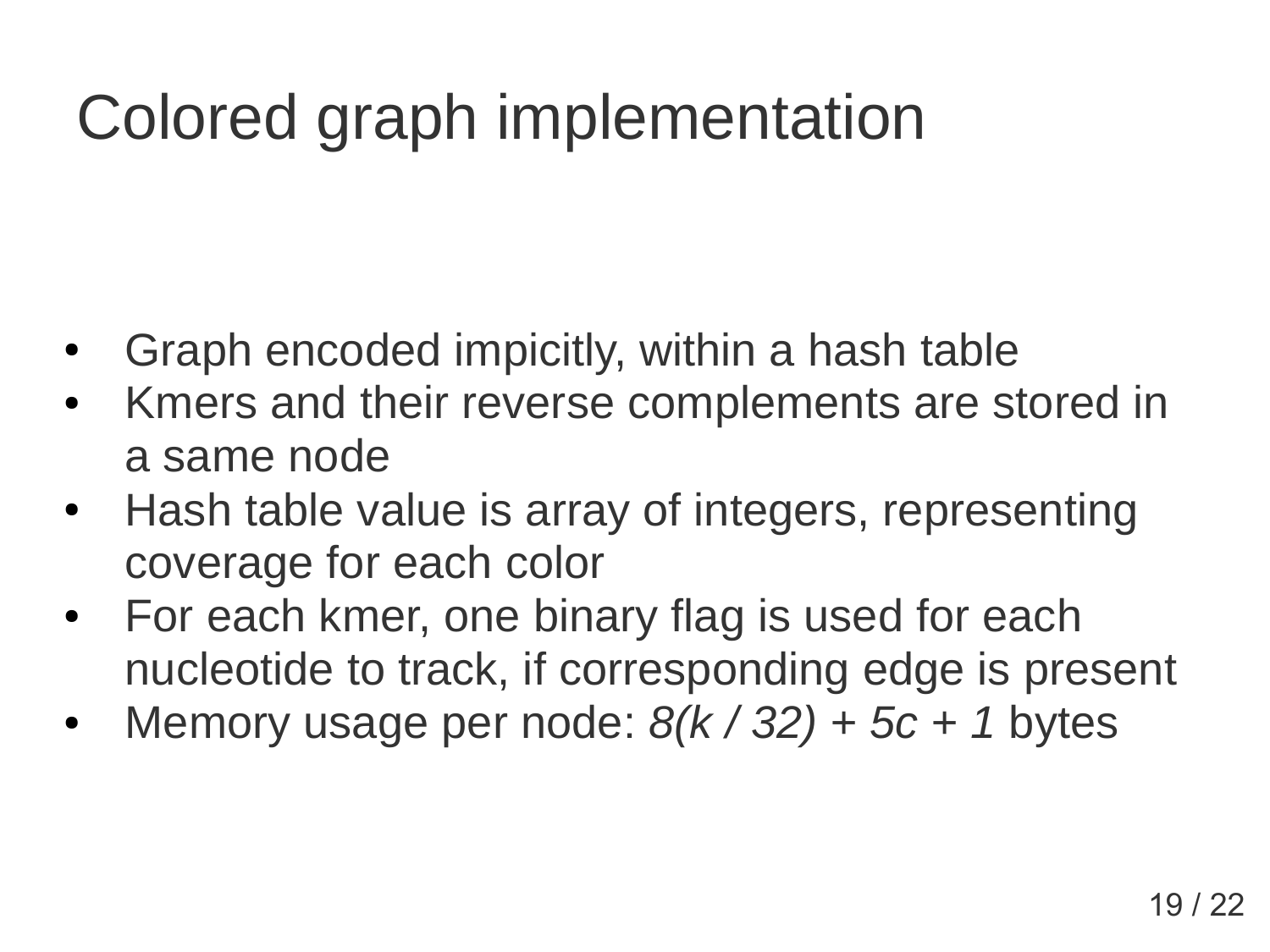#### Use cases

- Variant calling in a high coverage human genome
- Detection of novel sequence from population graphs of low-coverage samples
- Using population information to classify bubble structures
- Genotyping simple and complex variants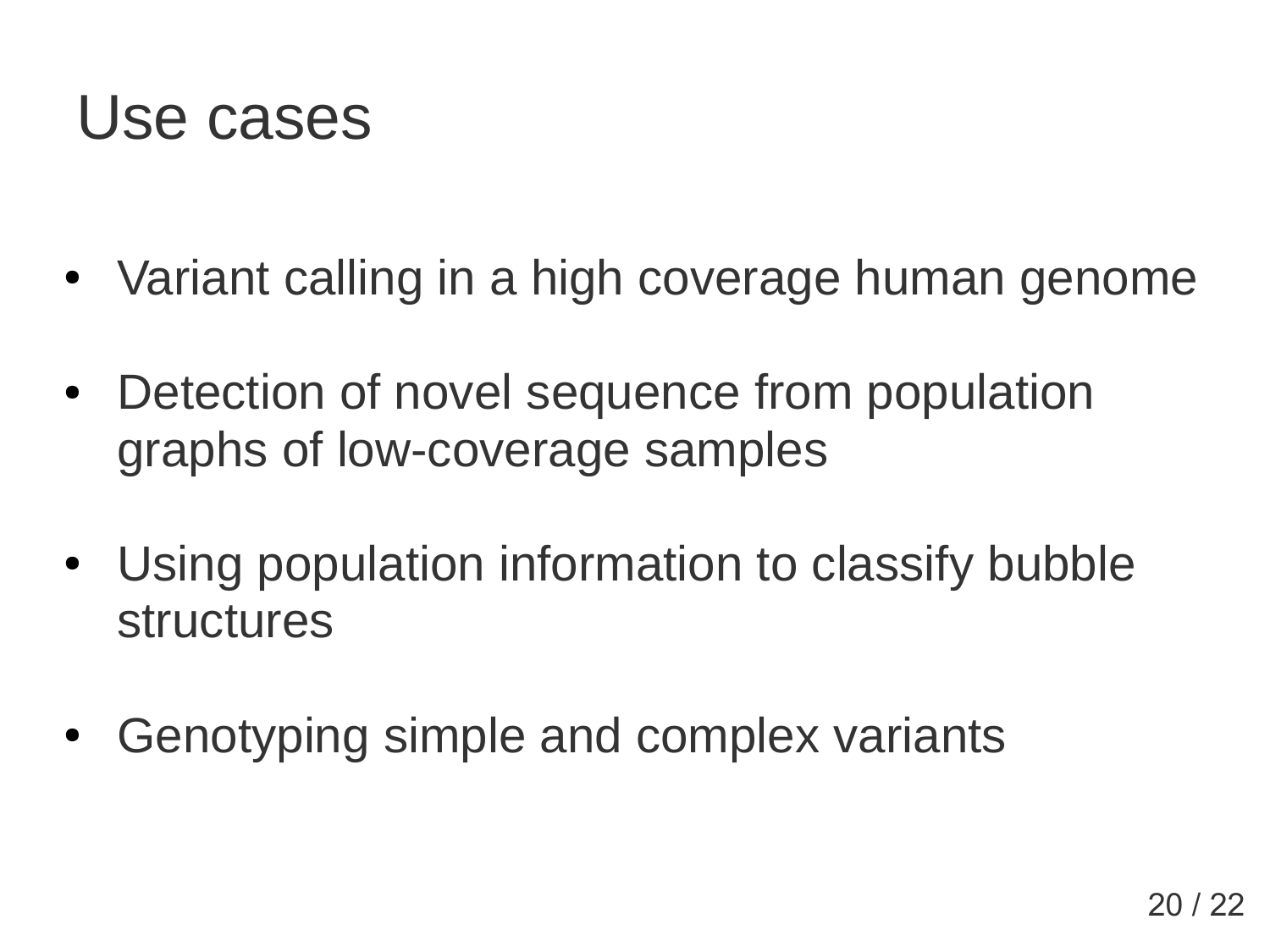# **Limitations**

- Not using paired reads information
- Greater need for error correction, as kmer size increases
- Potential of a graph explosion, as more individuals are included in the graph